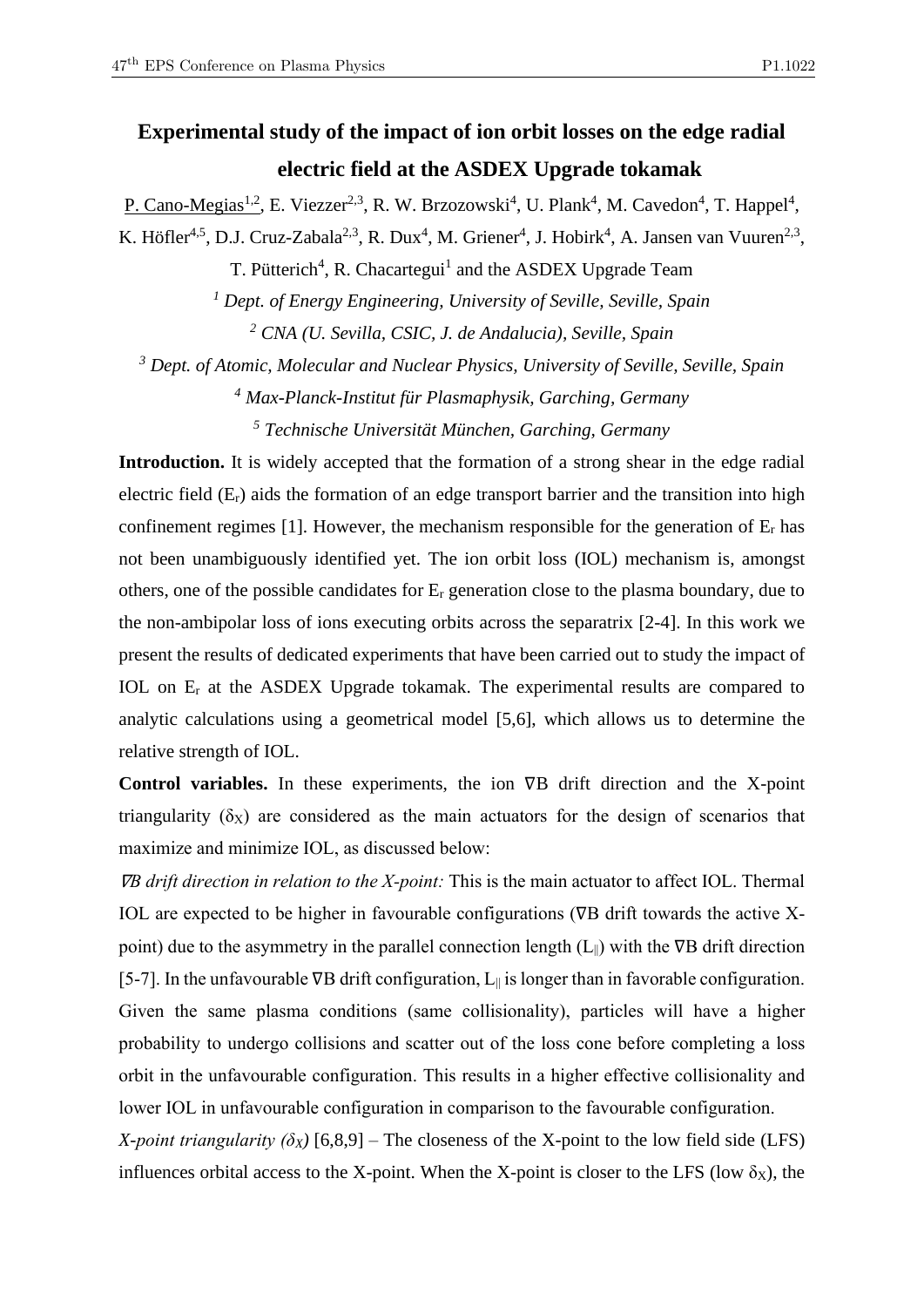probability of loss is higher, as particles will need a lower energy to intersect the X-point and get lost compared to a higher  $\delta_X$  equilibrium. This is expected to be a 2<sup>nd</sup> order effect for IOL compared to the ∇B drift direction in relation to the X-point.

**Experiment overview.** Matching L-mode experiments in forward and reversed field, both in Upper (USN) and Lower (LSN) Single Null ( $|I_p| = 0.6$  MA,  $|B_t| = 2.5$  T) have been carried out at the AUG tokamak for a complete comparison. The scenarios have been designed to maximize (favourable configuration, low  $\delta_X$ ) and minimize (unfavourable configuration, high  $\delta$ <sub>X</sub>) ion orbit losses. In the middle of the flat-top of the discharges, a scan is performed in  $\delta$ <sub>X</sub>. Note that a 2<sup>nd</sup> scan was added in #38552 (resulting in 3 triangularity phases). The core density was feedback-controlled at  $4.5 \cdot 10^{19}$  m<sup>-3</sup>. The magnetic field, plasma current, input power ( $P_{ECRH}$  [MW]),  $\delta_X$  and type of configuration are summarized in table 1.

| <b>Discharge</b>           | #37360             |       | #37362             |                       | #37416                      |        | #38552             |       |       |
|----------------------------|--------------------|-------|--------------------|-----------------------|-----------------------------|--------|--------------------|-------|-------|
| <b>IOL</b> case            | $\sim$             | Max   | Min                | $\tilde{\phantom{a}}$ | Min                         | $\sim$ | $\sim$             | Max   | Max   |
| $\delta_{\rm X}$           | 0.440              | 0.200 | 0.479              |                       | 0.462                       | 0.233  | 0.474              | 0.213 | 0.122 |
| Conf., ion VB drift        | USN, Up            |       | LSN, Up            |                       | USN, Down                   |        | LSN, Down          |       |       |
| $I_p$ / $B_t$ / $P_{ECRH}$ | $-0.6 / 2.5 / 0.7$ |       | $-0.6 / 2.5 / 1.4$ |                       | $\frac{10.6}{7}$ -2.5 / 1.4 |        | $0.6 / -2.5 / 0.4$ |       |       |

Table 1. Plasma parameters of the discharges designed and analysed in this work relevant for the study of ion orbit losses. The cases labelled as '~' represent intermediate cases. The low  $\delta_X$  phase in discharge #37362 was unstable and is excluded from the analysis.

**Experimental measurements of E<sub>r</sub>.** The E<sub>r</sub> profile was measured using active He II spectroscopy (HES) [10] and Doppler reflectometry (DR). The profiles for all cases are shown in Fig. 1. The offset between the DR and HES data is believed to be a diagnostic effect, due to a loss of alignment of the HES optical head during the experimental campaign. A correction for this effect is currently being assessed. Note that the overall trends are consistent for both diagnostics. The  $E_r$  profiles are compared to the ion pressure gradient term ( $\nabla p/n$ , being *p* the ion pressure gradient and *n* the electron density, assuming  $n_i \sim n_e$ ) to quantify the impact of the change in the kinetic profiles on Er, also shown in Fig. 1. Note that



Figure 1. Radial electric field  $(E_r)$  profiles as measured by He II Spectroscopy (solid), Doppler reflectometry (circles) and ion ∇p/n (dashed). The colors indicate the X-point triangularity.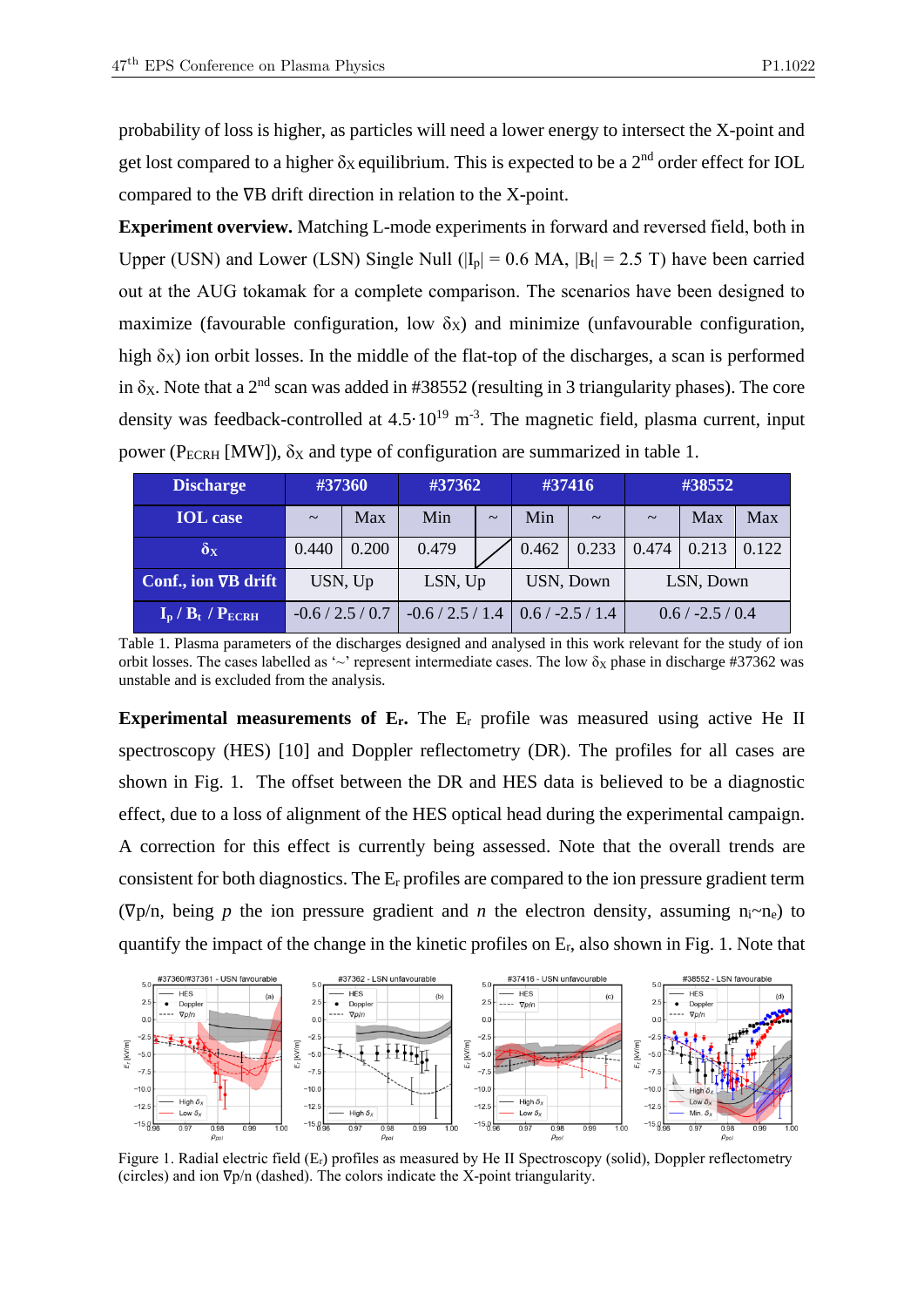the changes in the  $\nabla p/n$  during the  $\delta_X$  scans are within error bars. The largest deviation of  $E_r$ from ∇p/n is observed in the minimum IOL case in reversed field (Fig. 1-b). This discrepancy is not expected to be an IOL effect and is currently being investigated.

*Impact of X-point triangularity*: there is a clear impact of  $\delta_X$  in favourable cases (#37360 Fig. 1-a, #38552 Fig. 1-d). The  $E_r$  is deeper in the cases where we expect more IOL, namely, at the low  $\delta_X$ . On the contrary, in the unfavourable case, the change of  $\delta_X$  has no impact within experimental uncertainty (Fig. 1-c).



Figure 2. Comparison of the impact of the  $\nabla B$  drift on E<sub>r</sub> in (a) USN and low  $\delta_X$  and (b) LSN and high  $\delta_X$ . Comparison of  $E_r$  in the minimum (high  $\delta_X$ , unfavourable) and maximum (low  $\delta_X$ , favourable) ion orbit loss scenarios in (c) forward and (d) reversed field configurations.

*Impact of the*  $\nabla B$  *drift direction:* the E<sub>r</sub> shear is stronger in the favourable cases in LSN for all  $\delta_X$  (see as example the high  $\delta_X$  case in Fig 2-b) and in USN in the low  $\delta_X$  (Fig. 2-a) compared to the unfavourable cases, in agreement with the expectation from IOL theory. In USN the  $\nabla$ B drift does not have an impact on the E<sub>r</sub> well within error bars for the high  $\delta$ <sub>X</sub> case (comparing black curves in Fig. 1-a and 1-c).

*Comparison of minimum/maximum IOL cases:* these comparisons are shown in Fig. 2-c and 2-d in forward and reversed field, respectively. Clearly, in both field configurations the  $E_r$ well is deeper and features a stronger shear in the maximum IOL cases (low  $\delta_X$  and favourable configuration). This implies that when the effects of both shorter path length and larger orbital access to the X-point combine, which lead to higher IOL, differences of more than 5 kV/m are observed in both field directions (Fig. 2-c and 2-d).

**Ion orbit loss fractions.** The experimental observations are compared to the analytic calculation of the loss fraction (F<sub>loss</sub>) as  $F_{Loss} = 1/\sqrt{\pi} \int_{-1}^{1} (\Gamma(3/2, \epsilon_T) - \Gamma(3/2, \epsilon_U) +$ −1 Γ(3/2,  $\epsilon$ <sub>L</sub>))  $d\zeta$ , where Γ is the upper incomplete gamma function, ζ the pitch angle,  $\epsilon$  the energy normalized by the ion temperature and T, L and U refer to the unbounded and bounded loss cone regions [5]. In these calculations, the loss cone is assumed to be empty and the